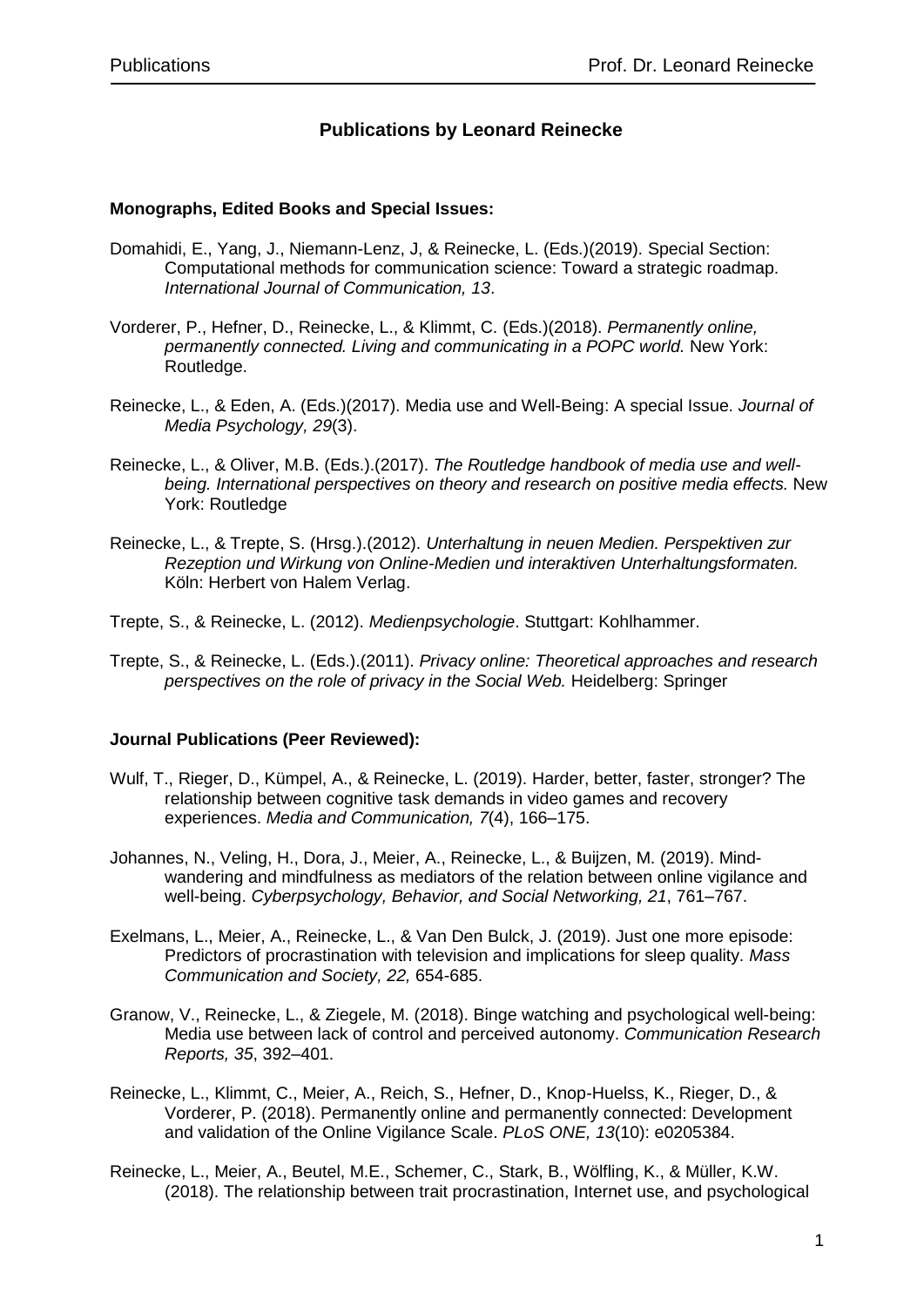functioning: Results from a community sample of German adolescents. *Frontiers in Psychology, 9*, Article 913.

- Schnauber-Stockmann, A., Meier, A., & Reinecke, L. (2018). Procrastination out of habit? The role of impulsive versus reflective media selection in procrastinatory media use. *Media Psychology, 21*, 640-668.
- Weber, M., Aufenanger, S., Dreier, M., Quiring, O., Reinecke, L., Wölfling, K., Müller, K.W., Beutel, M.E. (2018). Gender differences in escapist uses of sexually explicit Internet material: Results from a German probability sample. *Sexuality & Culture, 22*, 1171– 1188.
- Müller, K.W., Wölfling, K., Beutel, M.E., Stark, B., Aufenanger, S., Quiring, O., & Reinecke, L. (2018). Insights into aspects behind internet-related disorders in adolescents: The interplay of personality and symptoms of adjustment disorders. *Journal of Adolescent Health, 62,* 234-240.
- Janicke, S.H., Rieger, D., Reinecke, L., & Connor III., W. (2018). Watching online videos at work: The role of positive and meaningful affect for recovery experiences and wellbeing at the workplace. *Mass Communication and Society, 21*, 345-367.
- Reinecke, L., Meier, A., Aufenanger, S., Beutel, M.E., Dreier, M., Quiring, O., Stark, B., Wölfling, K., & Müller, K.W. (2018). Permanently online and permanently procrastinating? The mediating role of Internet use for the effects of trait procrastination on psychological health and well-Being. *New Media & Society, 20*, 862-880.
- Sonnentag, S., Reinecke, L., Mata, J., & Vorderer, P. (2018). Feeling interrupted being responsive: How online messages relate to affect at work. *Journal of Organizational Behavior, 39*, 369-383.
- Reinecke, L., Aufenanger, S., Beutel, M.E., Dreier, M., Quiring, O., Stark, B., Wölfling, K., & Müller, K.W. (2017). Digital stress over the life span: The effects of communication load and Internet multitasking on perceived stress and psychological health impairments in a German probability sample. *Media Psychology, 20,* 90-115.
- Ziegele, M. & Reinecke, L. (2017). No place for negative emotions? The effects of message valence, communication channel, and social distance on users' willingness to respond to SNS status updates. *Computers in Human Behavior, 75*, 704-713.
- Trepte, S., Reinecke, L., Ellison, N.B., Quiring, O., Yao, M.Z., & Ziegele, M. (2017). A crosscultural perspective on the privacy calculus. *Social Media + Society, 3*(1), 1-13.
- Rieger, D., Reinecke, L., & Bente, G. (2017). Media induced recovery: The effects of positive versus negative media stimuli on recovery experience, cognitive performance, and energetic arousal. *Psychology of Popular Media Culture, 6*, 174-191.
- Meier, A., Reinecke, L., & Meltzer, T. (2016). "Facebocrastination"? Predictors of using Facebook for procrastination and its effects on students' well-being. *Computers in Human Behavior, 64*, 65-76.
- Klein, E.M., Brähler, E., Dreier, M., Reinecke, L., Müller, K.W., Schmutzer, G., Wölfling, K., & Beutel, M. (2016). The German version of the Perceived Stress Scale – psychometric characteristics in a representative German community sample. *BMC Psychiatry, 16:159*.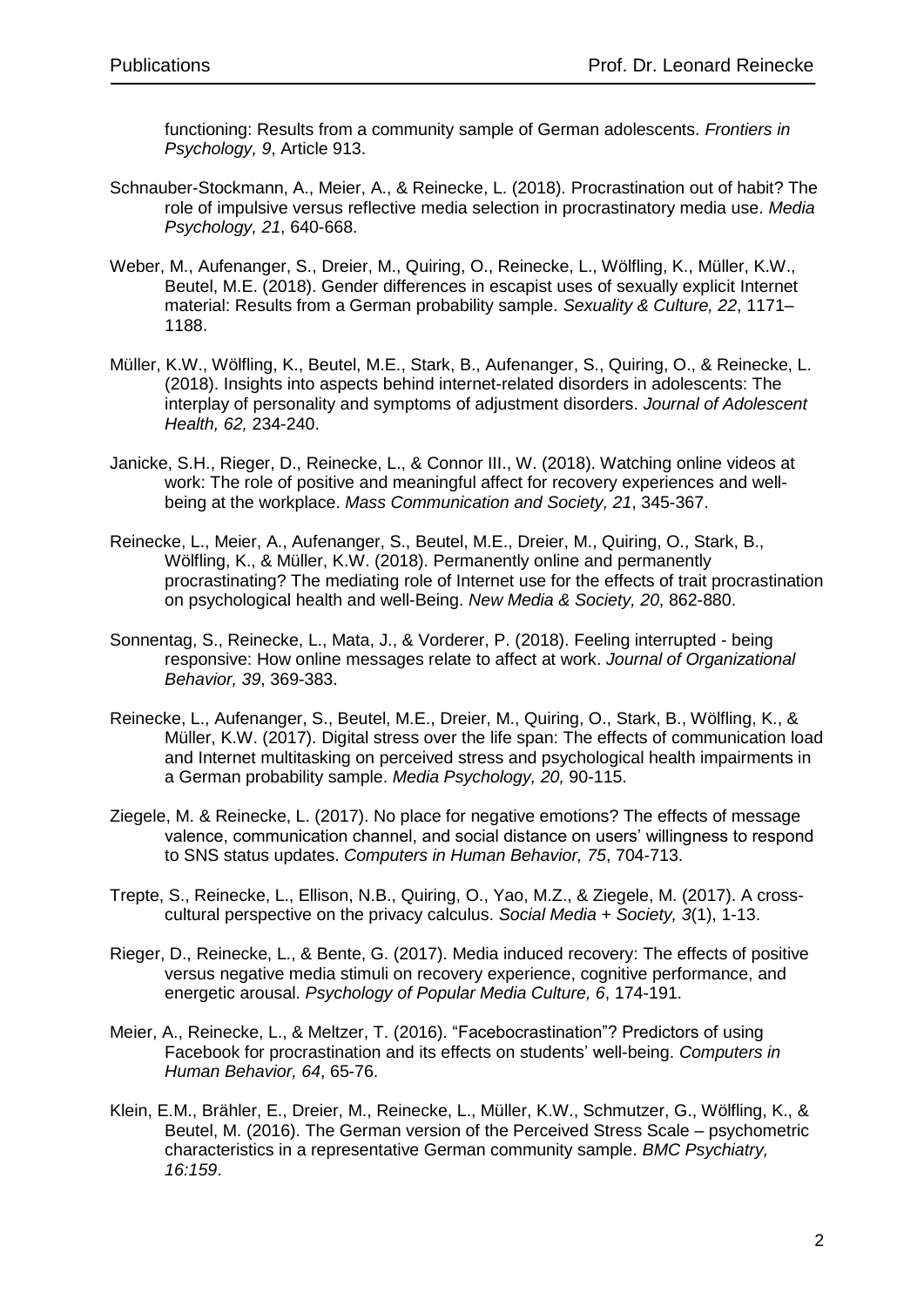- Reinecke, L., & Hofmann, W. (2016). Slacking off or winding down? An experience sampling study on the drivers and consequences of media use for recovery versus procrastination. *Human Communication Research, 42*, 441-461.
- Beutel, M. E., Klein, E. M., Aufenanger, S., Brähler, E., Dreier, M., Müller, K. W., Quiring, O., Reinecke, L., Schmutzer, G., Stark, B., & Wölfling, K. (2016). Procrastination, distress and life satisfaction across the age range – a German representative community study. *PLoS ONE, 11*(2), e0148054.
- Vorderer, P., & Reinecke, L. (2015). From mood to meaning: The changing model of the user in entertainment research. *Communication Theory, 25*, 447-453. [Eingeladener Beitrag in Special Issue]
- Vorderer, P., Klimmt, C., Rieger, D., Baumann, E., Hefner, D., Knop, K., Krömer, N., Mata, J. von Pape, T., Quandt, T., Reich, S., Reinecke, L., Trepte, S., Sonnentag, S., Wessler, H. (2015). Der mediatisierte Lebenswandel - Permanently online, permanently connected. *Publizistik, 60*, 259–276.
- Trepte, S., Dienlin, T., & Reinecke, L. (2015). The influence of social support received in online and offline contexts on satisfaction with social support and satisfaction with life: A longitudinal study. *Media Psychology, 18*, 74-105.
- Masur, P., Reinecke, L., Ziegele, M., & Quiring, O. (2014). The interplay of intrinsic need satisfaction and Facebook specific motives in explaining addictive behavior on Facebook. *Computers in Human Behavior, 39*, 376–386.
- Reinecke, L., Hartmann, T., & Eden, A. (2014). The guilty couch potato: The Role of ego depletion in reducing recovery through media use. *Journal of Communication, 64*, 569- 589.
- Reinecke, L., Vorderer, P., & Knop, K. (2014). Entertainment 2.0? The role of intrinsic and extrinsic need satisfaction for the enjoyment of Facebook use. *Journal of Communication, 64*, 417-438.
- Reinecke, L., & Trepte, S. (2014). Authenticity and well-being on social network sites: A twowave longitudinal study on the effects of online authenticity and the positivity bias in SNS communication. *Computers in Human Behavior, 30*, 95-102.
- Rieger, D., Reinecke, L., Frischlich, L., & Bente, G. (2014). Media entertainment and wellbeing – Linking hedonic and eudaimonic entertainment experience to media-induced recovery and vitality. *Journal of Communication, 64*, 456-478.
- Trepte, S., & Reinecke, L. (2013). The reciprocal effects of social network site use and the disposition for self-disclosure: A longitudinal study. *Computers in Human Behavior, 29*, 1102-1112*.*
- Reinecke, L., Tamborini, R., Grizzard, M., Lewis, R., Eden, A., & Bowman, N.D. (2012). Characterizing mood management as need satisfaction: The effects of intrinsic needs on selective exposure and mood repair. *Journal of Communication,* 62, 437-453.
- Trepte, S., Reinecke, L., Jüchems, K. (2012). The social side of gaming: How playing online computer games creates online and offline social support. *Computers in Human Behavior, 28*, 832-839.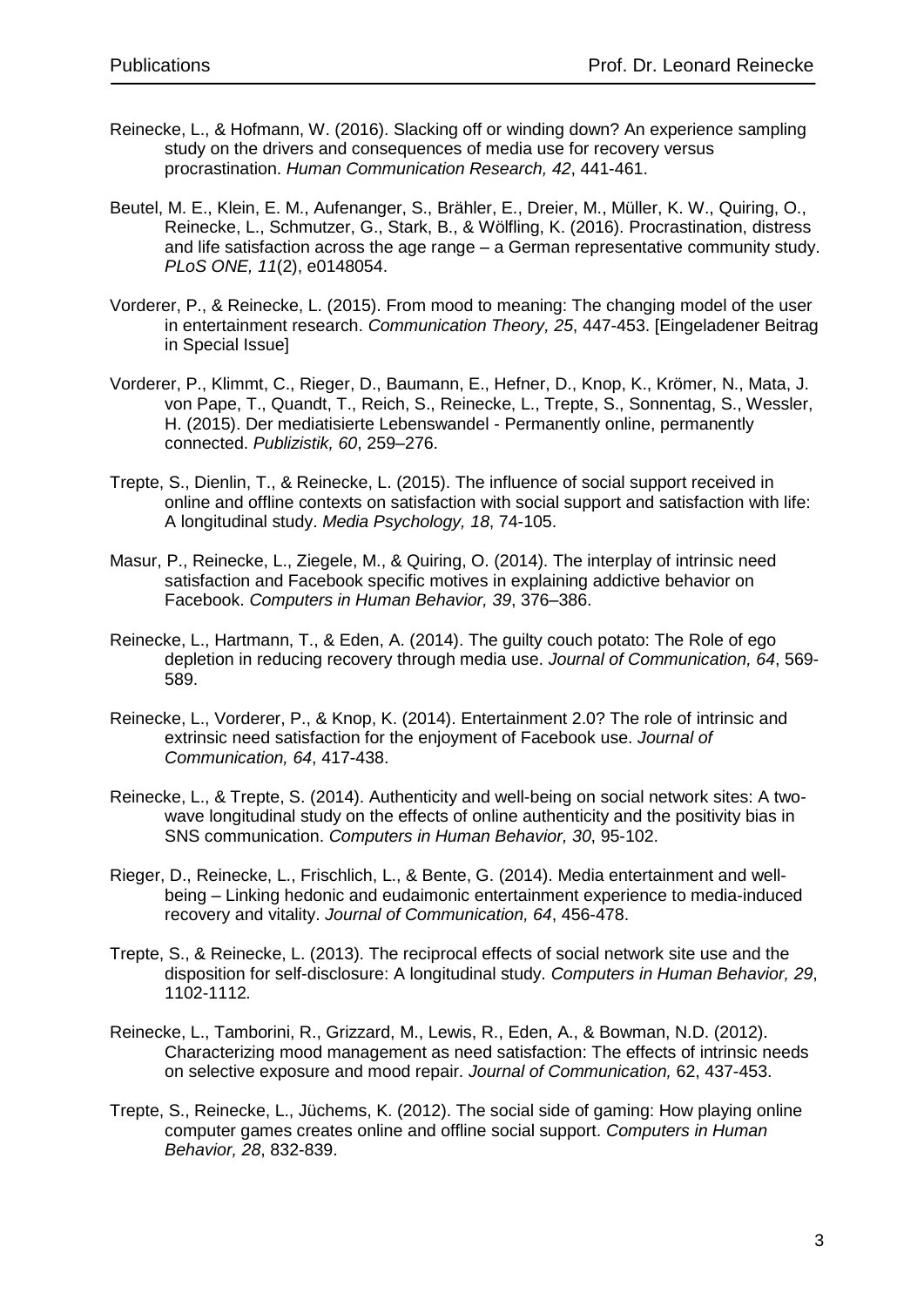- Tamborini, R., Grizzard, M., Bowman, N.D., Reinecke, L., Lewis, R., & Eden, A. (2011). Media enjoyment as need satisfaction: The contribution of hedonic and nonhedonic needs. *Journal of Communication, 61*, 1025-1042.
- Reinecke, L., Klatt, J., Krämer, N.C. (2011). Entertaining media use and the satisfaction of recovery needs: Recovery outcomes associated with the use of interactive and noninteractive entertaining media. *Media Psychology*, *14*, 192-215.
- Trepte, S., & Reinecke, L. (2011). The pleasures of success: Game-related efficacy experiences as a mediator between player performance and game enjoyment. *Cyberpsychology, Behavior, and Social Networking, 14*, 555-557.
- Trepte, S., & Reinecke, L. (2010). Avatar creation and video game enjoyment: Effects of lifesatisfaction, game competitiveness, and identification with the avatar. *Journal of Media Psychology, 22*, 171-184.
- Reinecke, L. (2009). Games and Recovery: The use of video and computer games to recuperate from stress and strain. *Journal of Media Psychology, 21*, 126-142.
- Reinecke, L. (2009). Games at work: The recreational use of computer games during working hours. *Cyberpsychology & Behavior, 12*, 461-465.
- Trepte, S., Reinecke, L., & Behr, K.M. (2009). Creating virtual alter egos or superheroines? Gamers' strategies of avatar creation in terms of gender and sex. *International Journal of Gaming and Computer-Mediated Simulations, 1*, 52-76.
- Reinecke, L., & Trepte, S. (2008). In a working mood? The effects of mood management processes on subsequent cognitive performance. *Journal of Media Psychology, 20*, 3- 14.
- Trepte, S., Reinecke, L., & Behr, K.-M. (2008). Qualitätserwartungen und ethischer Anspruch bei der Lektüre von Blogs und von Tageszeitungen. *Publizistik, 53, 509-534.*
- Rohde, M., Reinecke, L., Pape, B., & Janneck, M. (2004). Community-building with web-based systems - Investigating a hybrid community of students. *Computer Supported Cooperative Work, 13*, 471-499.

## **Book Chapters:**

- Meier, A., Meltzer, C. E., & Reinecke, L. (2018). Coping with stress or losing control? Facebook-induced strains among emerging adults as a consequence of escapism versus procrastination. In R. Kühne, S. E. Baumgartner, T. Koch, & M. Hofer (Eds.), *Youth and media: Current perspectives on media use and effects* (167-185). Baden-Baden: Nomos.
- Vorderer, P., Hefner, D., Reinecke, L., & Klimmt, C. (2018). Permanently online and permanenty connected: A new paradigm in communication research? In P. Vorderer, D. Hefner, L. Reinecke, & C. Klimmt (Eds.), *Permanently online and permanently connected. Living and communicating in a POPC world* (pp. 3-9). New York: Routledge.
- Klimmt, C., Hefner, D., Reinecke, L., Rieger, D., & Vorderer, P. (2018). The permanently online and permanently connected mind: Mapping the cognitive strucutres behind mobile Internet use. In P. Vorderer, D. Hefner, L. Reinecke, & C. Klimmt (Eds.),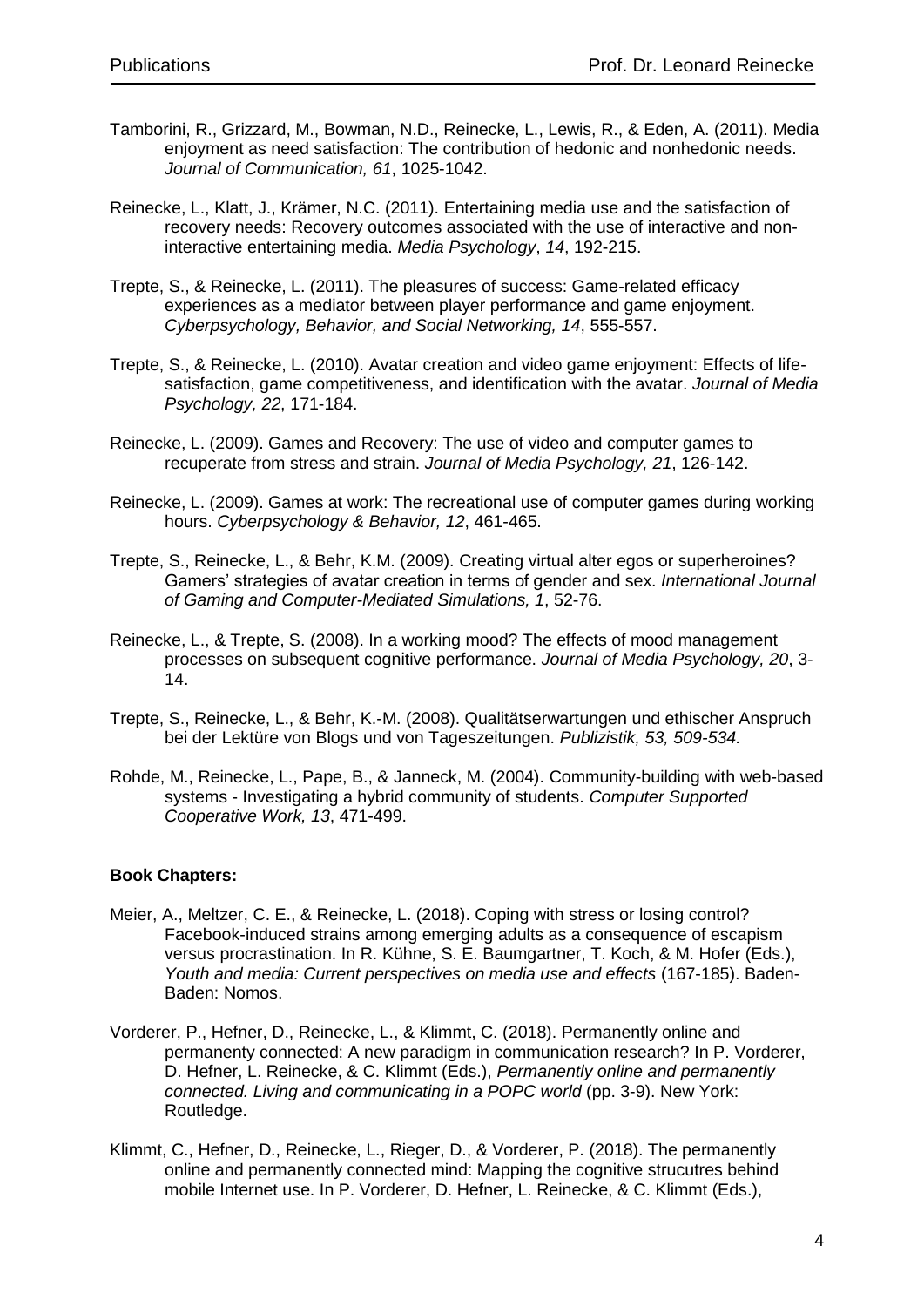*Permanently online and permanently connected. Living and communicating in a POPC world* (pp. 18-28). New York: Routledge.

- Schneider, F.M., Reich, S., & Reinecke, L. (2018). Methodological challenges of POPC for communication research. In P. Vorderer, D. Hefner, L. Reinecke, & C. Klimmt (Eds.), *Permanently online and permanently connected. Living and communicating in a POPC world* (pp. 29-39). New York: Routledge.
- Reinecke, L. (2018). POPC and well-being: A risk-benefit analysis. In P. Vorderer, D. Hefner, L. Reinecke, & C. Klimmt (Eds.), *Permanently online and permanently connected. Living and communicating in a POPC world* (pp. 233-243). New York: Routledge.
- Reinecke, L. (2017). Mood management. In P. Rössler (Ed.), *The International Encyclopedia of Media Effects* (pp. 1271-1284). Wiley-Blackwell.
- Reinecke, L. & Oliver, M. B. (2017). Media use and well-being. Status quo and open questions. In L. Reinecke & M. B. Oliver (Eds.), *The Routledge handbook of media use and well-being. International perspectives on theory an research on positive media effects* (pp. 3-13). New York: Routledge
- Reinecke, L. & Eden, A. (2017). Media use and recreation. Media-induced recovery as a link betwenn media exposure and well-being. In L. Reinecke & M. B. Oliver (Eds.), *The Routledge handbook of media use and well-being. International perspectives on theory an research on positive media effects* (pp. 106-117). New York: Routledge
- Hofmann, W., Reinecke, L., & Meier, A. (2017). Of sweet temptations and bitter aftertaste. Self-control as a moderator of the effects of media use on well-being. In L. Reinecke & M. B. Oliver (Eds.), *The Routledge handbook of media use and well-being. International perspectives on theory an research on positive media effects* (pp. 211- 222). New York: Routledge
- Reinecke, L., Rieger, D. (2016). Unterhaltung. In N.C. Krämer, S. Schwan, D. Unz, & M. Suckfüll (Hrsg.), *Medienpsychologie. Schlüsselbegriffe und Konzepte* (2. Aufl., S. 283- 292)*.* Stuttgart: Kohlhammer
- Reinecke, L., & Klein, S. A. (2015). Game Studies und Medienpsychologie. In K. Sachs-Hombach & J.-N. Thon, (Hrsg.), *Game Studies: Aktuelle Ansätze der Computerspielforschung* (S. 210-251). Köln: Herbert von Halem Verlag.
- Eden, A., Hartmann, T., & Reinecke, L. (2015). Tuning in versus zoning out: The role of egodepletion in selective exposure to challenging media. In H. Wang (Ed.) *Communication and "the good life"* (International Communication Association Theme Book Series, Vol. 2 (pp. 107-127). New York: Peter Lang.
- Trepte, S., Dienlin, T., Reinecke, L. (2014). Risky behaviors How online experiences influence privacy behaviors. In B. Stark, O. Quiring, & N. Jackob (Hrsg.), *Von der Gutenberg-Galaxis zur Google-Galaxis. Alte und neue Grenzvermessungen nach 50 Jahren DGPuK* (S. 225-244). München: UVK.
- Hartmann, T., & Reinecke, L. (2013). Skalenkonstruktion in der Kommunikationswissenschaft. In W. Möhring & D. Schlütz (Hrsg.), *Handbuch standardisierte Erhebungsverfahren in der Kommunikationswissenschaft* (S. 41-60). Wiesbaden: Springer VS.
- Reinecke, L., & Vorderer, P. (2013). Well-being and media use. In W. Donsbach (Ed.), *The International Encyclopedia of Communication*. Malden, MA: Blackwell Publishing, 2008. Blackwell Reference Online: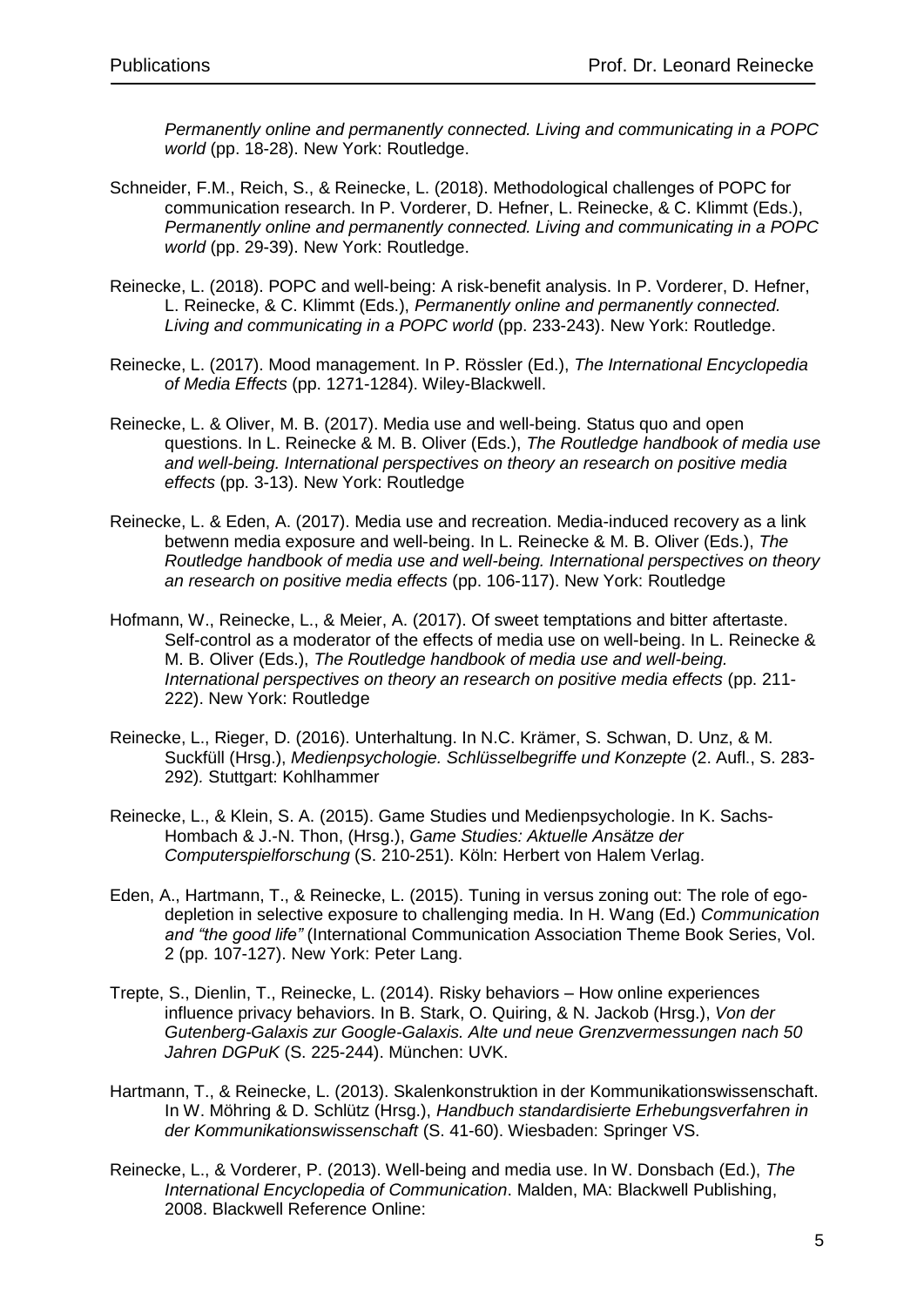http://www.communicationencyclopedia.com/subscriber/uid=3/tocnode?id=g97814051 31995\_yr2013\_chunk\_g978140513199528\_ss11-1

- Reinecke, L. (2012). Mediennutzung und Well-Being. In L. Reinecke & S. Trepte, (Hrsg.), *Unterhaltung in neuen Medien. Perspektiven zur Rezeption und Wirkung von Online-Medien und interaktiven Unterhaltungsformaten* (S. 308-325). Köln: Herbert von Halem Verlag.
- Vorderer, P., & Reinecke, L. (2012). Zwei-Prozess-Modelle des Unterhaltungserlebens: Unterhaltung im Schnittbereich hedonischer und non-hedonischer Bedürfnisbefriedigung. In L. Reinecke & S. Trepte, (Hrsg.), *Unterhaltung in neuen Medien. Perspektiven zur Rezeption und Wirkung von Online-Medien und interaktiven Unterhaltungsformaten* (S. 12-29). Köln: Herbert von Halem Verlag.
- Vorderer, P., & Reinecke, L. (2012). Exposure to communication content. In W. Donsbach (Ed.), *The International Encyclopedia of Communication*. Malden, MA: Blackwell Publishing, 2008. Blackwell Reference Online: http://www.communicationencyclopedia.com/subscriber/tocnode?id=g9781405131995 \_yr2011\_chunk\_g978140513199510\_ss57-1. doi: 10.1111/b.9781405131995.2008.x
- Trepte, S., & Reinecke, L. (2011). The Social Web as a shelter for privacy and authentic living. In S. Trepte & L. Reinecke (Eds.), *Privacy Online: Perspectives on privacy and selfdisclosure in the Social Web* (pp. 61-73). Heidelberg: Springer.
- Trepte, S., Reinecke, L., & Behr, K.-M. (2011). Playing myself or playing to win? Gamers' strategies of avatar creation in terms of gender and sex. In R. E. Ferdig (Ed.), *Discoveries in gaming and computer-mediated simulations: New interdisciplinary applications* (pp. 329-352). Hershey, PA: Information Science Reference.
- Trepte, S., & Reinecke, L. (2010). Unterhaltung online: Motive, Erleben, Effekte. In W. Schweiger & K. Beck (Hrsg.), *Handbuch Onlinekommunikation* (S. 211-233). Wiesbaden: VS Verlag.
- Trepte, S., & Reinecke, L. (2010). Gender und Games Medienpsychologische Gender-Forschung am Beispiel Video- und Computerspiele. In G. Steins (Hrsg.), *Handbuch Psychologie und Geschlechterforschung* (S. 229-248). Wiesbaden: VS Verlag.
- Reinecke, L., & Trepte, S. (2008). Privatsphäre 2.0: Konzepte von Privatheit, Intimsphäre und Werten im Umgang mit 'user-generated-content'. In A. Zerfaß, M. Welker & J. Schmidt (Hrsg.), *Kommunikation, Partizipation und Wirkungen im Social Web. Band 1: Grundlagen und Methoden: Von der Gesellschaft zum Individuum* (S. 205- 228). Köln: Herbert von Halem Verlag.
- Trepte, S., Reinecke, L., & Bruns, C. (2008). Psychologie in den Medien. In B. Batinic & M. Appel (Hrsg.), *Medienpsychologie* (S. 555-581). Berlin: Springer.
- Trepte, S., Reinecke, L., & Behr, K.-M. (2008). Der Beitrag des dynamisch-transaktionalen Ansatzes zur psychologischen Experimentallogik und der Beitrag der Sozialpsychologie zum dynamisch-transaktionalen Ansatz. In C. Wünsch, W. Früh & V. Gehrau (Hrsg.), *Integrative Modelle in der Rezeptions- und Wirkungsforschung: Dynamische und transaktionale Perspektiven* (pp. 127-154)*.* München: Verlag Reinhardt Fischer.
- Trepte, S., Reinecke, L., Richter-Matthies, A., Adelberger, C., & Fittkau, J.-T. (2004). Von Jägern und Sammlern. Motive des MP3-Sharings in Abgrenzung zum CD-Kauf. In U.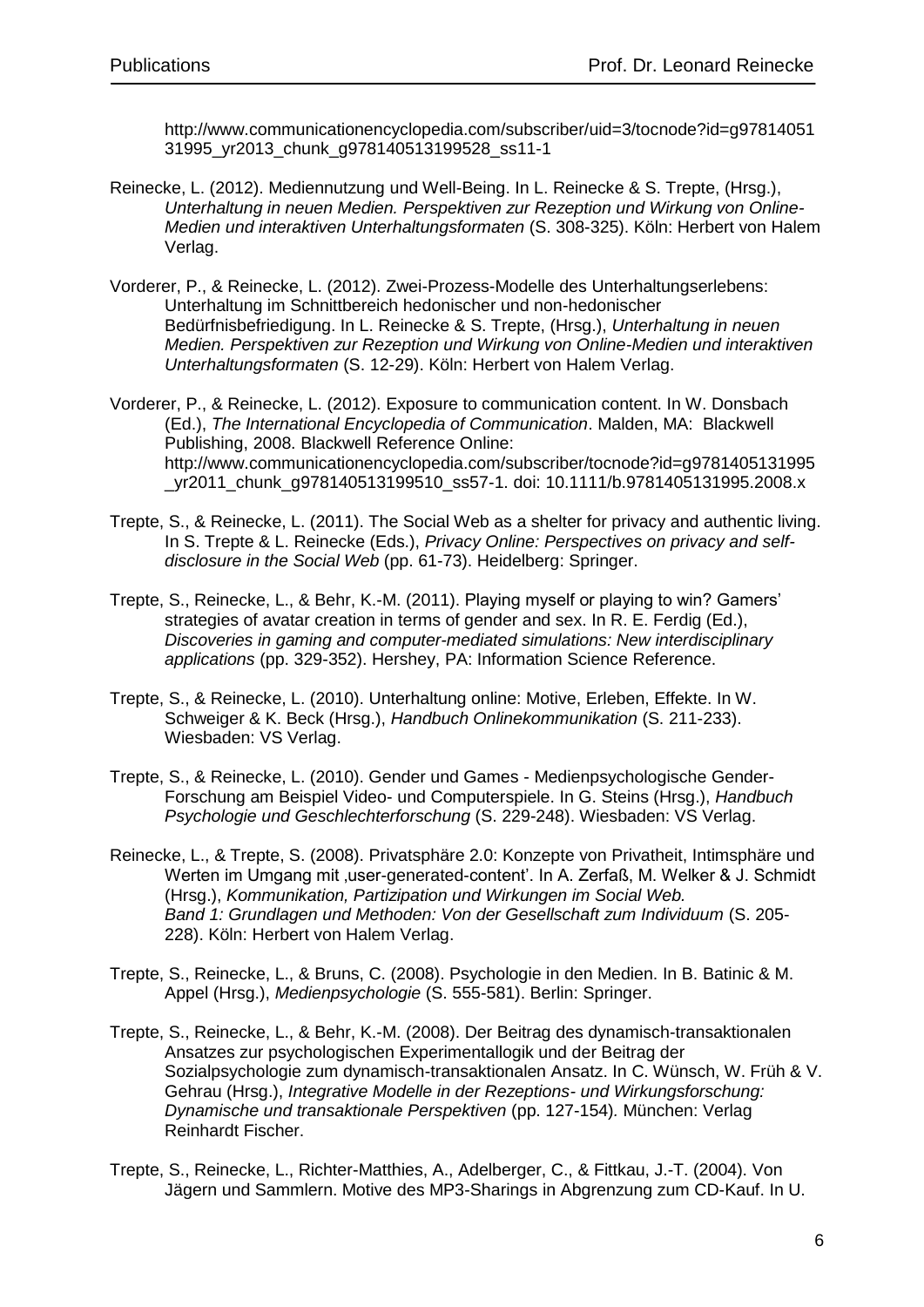Hasebrink, L. Mikos & E. Pommer (Hrsg.), *Mediennutzung in konvergierenden Medienumgebungen* (pp. 199-219). München: Verlag Reinhardt Fischer.

Pape, B., Reinecke, L., Rohde, M., & Strauss, M. (2003). E-Community-Building in WiInf-Central. In M. Pendergast, Schmidt, K., Simone, C., Tremaine, M. (Ed.), *Proceedings of the 2003 International ACM SIGGROUP Conference on Supporting Group Work* (pp. 11-20).

### **Other Publications:**

- Domahidi, E.; Yang, J.W., Niemann-Lenz, J., & Reinecke, L. (2019). Outlining the way ahead in computational communication science: An introduction to the IJoC special section on "Computational Methods for Communication Science: Toward a Strategic Roadmap". *International Journal of Communication 13,* 3876-3884.
- Niemann-Lenz, J., Bruns, S., Hefner, D., Knop-Huelss, K., Possler, D., Reich, S., Reinecke, L., Scheper, J., & Klimmt, C. (2019). Crafting a strategic roadmap for computational methods in communication science: Learnings from the CCS 2018 Conference in Hanover. *International Journal of Communication 13,* 3885–3893.
- Reinecke, L., & Eden, A. (2017). Media use and well-being. An introduction to the special issue. *Journal of Media Psychology, 29,* 111–114.
- Trepte, S., Dienlin, T., & Reinecke, L. (2013). Privacy, Self-Disclosure, Social Support, and Social Network Site Use. Research Report of a Three-Year Panel Study. http://opus.ub.unihohenheim.de/volltexte/2013/889/pdf/Trepte\_Dienlin\_Reinecke\_2013\_Privacy\_Self\_Di sclosure\_Social\_Support\_and\_SNS\_Use.pdf
- Reinecke, L. (2012). Rezension "Skalenhandbuch Kommunikationswissenschaft" von Patrick Rössler. *Publizistik, 57*, S. 251-253.
- Reinecke, L. (2011). Rezension "Facebook und Co: Eine soziologische Analyse von Interaktionsformen in Online Social Networks" von Bernadette Kneidinger. *Medien- und Kommunikationswissenschaft, 59*, S. 589-590.
- Trepte, S., & Reinecke, L. (2009). Sozialisation im Social Web: Eine Forschungsagenda zu den Wirkungen des Web 2.0. *Zeitschrift für Kommunikationsökologie und Medienethik, 11*(1), 33-37.
- Reinecke, L. (2008). Rezension "Die Selektion unterhaltsamer Medienangebote am Beispiel von Computerspielen" von Tilo Hartmann. *Medien- und Kommunikationswissenschaft, 56*(2), 261-263*.*
- Reinecke, L. (2007). Rezension "Computerspiele, Gewalt und Terror Management: Grundlagen, Theorie, Praxis" von Sabine Geyer. *Medien- und Kommunikationswissenschaft, 55*(4), 631-632*.*
- Reinecke, L., Trepte, S., & Behr, K.-M. (2007). *Why Girls Play. Results of a Qualitative Interview Study with Female Video Game Players.* Hamburger Forschungsbericht zur Sozialpsychologie Nr. 77. Hamburg: Universität Hamburg, Arbeitsbereich Sozialpsychologie.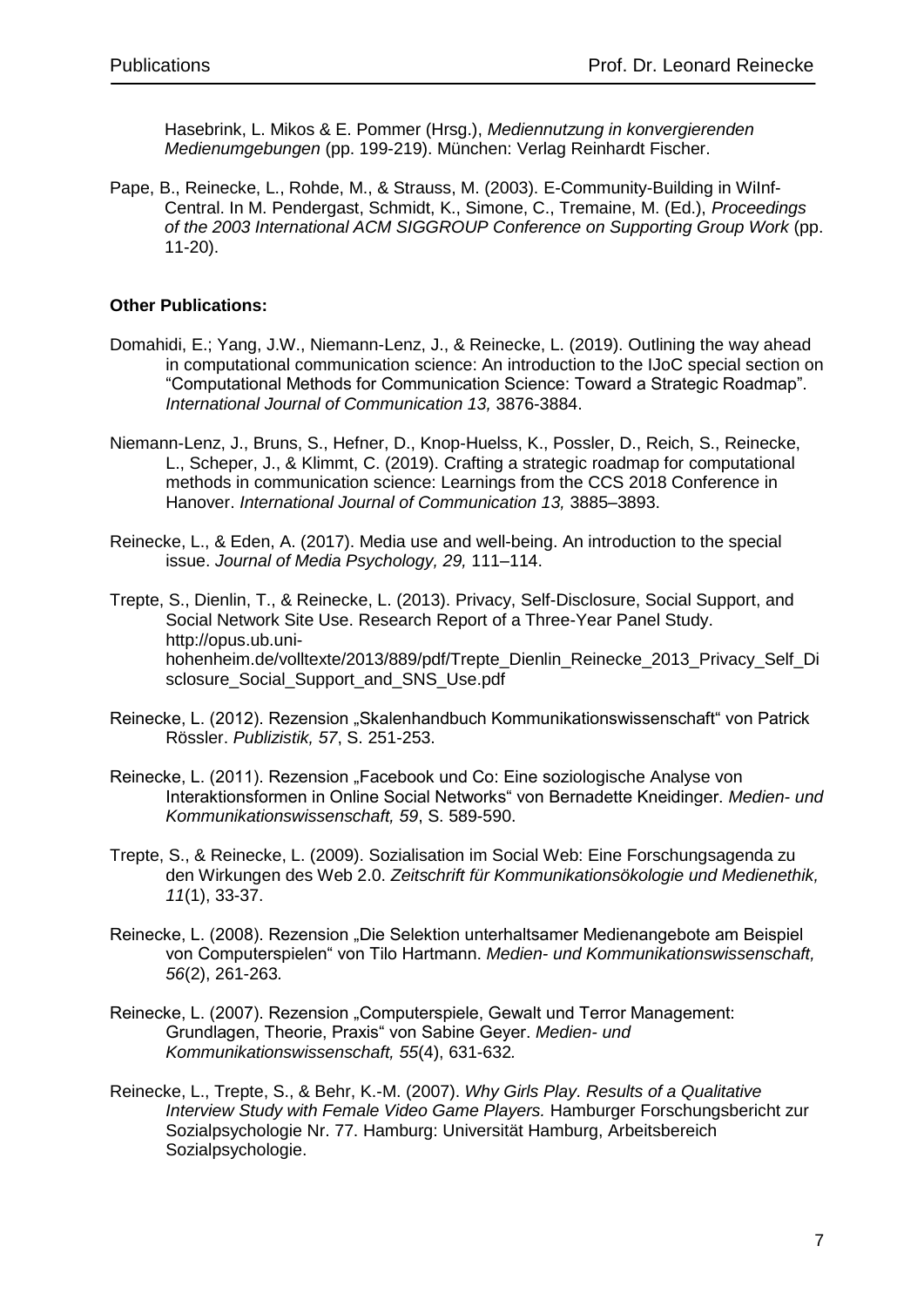- Trepte, S., & Reinecke, L. (2006). Rezension "Internet und Persönlichkeit. Differentiellpsychologische und diagnostische Aspekte der Internetnutzung" von Renner, Schütz & Machilek. *Zeitschrift für Medienpsychologie, 18*(2), 81-82.
- Trepte, S., & Reinecke, L. (2004). Rezension "Media Psychology" von Giles. *Zeitschrift für Medienpsychologie, 16*(2), 78-79.
- Reinecke, L., & Fittkau, J.-T. (2004). Bericht zur dritten Fachgruppentagung Medienpsychologie in der Deutschen Gesellschaft für Psychologie vom 10. bis 12. September 2003 in Saarbrücken. *Zeitschrift für Medienpsychologie, 16*(1), 39-41.

### **Conference Presentations:**

- Reinecke, L., & Rieger, D., (2020, Januar). Medienunterhaltung als selbstregulative Ressource: Das Recovery and Resilience in Entertaining Media Use (R²EM) Model. Vortrag auf der Jahrestagung der Fachgruppe Rezeptions- und Wirkungsforschung in der Deutschen Gesellschaft für Publizistik (DGPuK), 23.01-25.01.2020, Würzburg.
- Halfmann, A., Meier, A., & Reinecke, L. (2019, September). Trapped between self-control and norm violation. How users' mobile messaging behavior during task engagement influences feelings of guilt. Paper presented at the 11th Conference of the Media Psychology Division of the German Psychological Association (DGPs), 04.09.- 06.09.2019, Chemnitz, Germany.
- Freytag, A., Knop-Huelss, K., Hefner, D., Klimmt, C., Reinecke, L., Meier, A., & Vorderer, P. (2019, Mai). Permanently online and always stressed out? The effects of online vigilance on digital stress experiences. Paper presented at the 69th Annual Conference of the International Communication Association (ICA), 24.05.-28.05.2019, Washington D.C., USA.
- Schäfer, S., Schemer, C., & Reinecke, L. (2019, Mai). Selective exposure online. The influence of attitude-consistency, interest in a topic and popularity indicators (likes) on news use patterns. Paper presented at the 69th Annual Conference of the International Communication Association (ICA), 24.05.-28.05.2019, Washington D.C., USA.
- Meier, A., Meltzer, C., & Reinecke, L. (2019, Januar). Lizenz zum Prokrastinieren? Selbst-Lizensierung und Selbst-Mitgefühl als Prädiktoren von Selbstvergebung für Online-Prokrastination. Vortrag auf der Jahrestagung der Fachgruppe Rezeptions- und Wirkungsforschung in der Deutschen Gesellschaft für Publizistik, 31.01.-02.02.2019, Mainz.
- Meier, A., & Reinecke, L. (2018, September). Erhöht Smartphone-Nutzung die Häufigkeit von Prokrastination im Alltag? Ergebnisse einer Tagebuchstudie. Vortrag auf dem 51. Kongress der Deutschen Gesellschaft für Psychologie (DGPs), 15.09.-20.09.2018, Frankfurt.
- Meier, M., & Reinecke, L. (2018, Mai). The relationship between computer-mediated communication and mental health – a meta-review of systematic reviews and metaanalyses. Paper presented at the 68th Annual Conference of the International Communication Association (ICA), 24.05.-28.05.2018, Prague, Czech Republic.
- Meier, A., Domahidi, E., Guenther, E., & Reinecke, L. (2018, Mai). Computer-mediated communication, psychological well-being, and psychopathological Symptoms: A computational scoping review of an interdisciplinary field. Paper presented at the 68th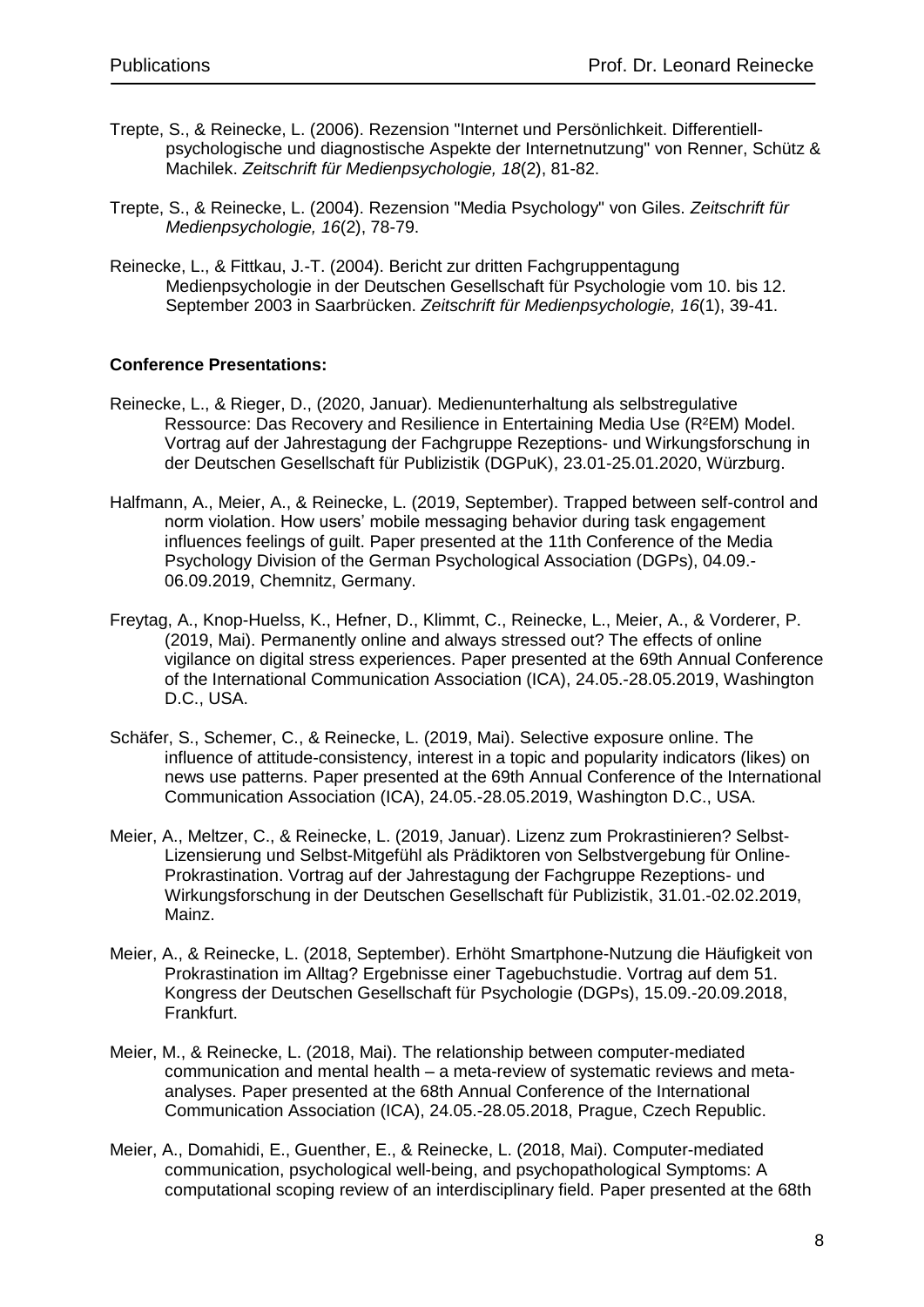Annual Conference of the International Communication Association (ICA), 24.05.- 28.05.2018, Prague, Czech Republic.

- Exelmans, L., Reinecke, L., Meier, A., & Van den Bulck, J. (2018, Mai). Just one more episode: Predictors of procrastination with television and implications for sleep quality. Paper presented at the 68th Annual Conference of the International Communication Association (ICA), 24.05.-28.05.2018, Prague, Czech Republic.
- Granow, V., Reinecke, L., & Ziegele, M. (2018, Mai). Binge-Watching und psychologisches Wohlbefinden: Mediennutzung zwischen Kontrollverlust und Autonomieempfinden. Vortrag auf der 63. Jahrestagung der Deutschen Gesellschaft für Publizistik- und Kommunikationswissenschaft (DGPuK), 09.05.-11.05.2018, Mannheim.
- Knop-Hülß, K., Klimmt, C. Hefner, D., Reich, S., Reinecke, L., Rieger, D., Vorderer, P. (2018, Mai) Mehr Selbstbestimmung oder mehr Stress? Die Folgen permanenter Online-Verbundenheit in Alltagsepisoden. Vortrag auf der 63. Jahrestagung der Deutschen Gesellschaft für Publizistik- und Kommunikationswissenschaft (DGPuK), 09.05.- 11.05.2018, Mannheim.
- Exelmans, L., Meier, A., Reinecke, L., Van den Bulck, J. (2018, Februar) The relationship between procrastinatory television viewing and sleep quality: Drivers and underlying mechanisms. Paper presented at Etmaal van de Communicatiewetenschap, 08.02.- 09.02.2018, Ghent, Belgium.
- Granow, V., Meier, A., & Reinecke, L. (2018, Januar). Mindestens drei Folgen oder mindestens zwei Stunden? Vorschlag für eine Definition und Messung von Binge-Watching als Seriennutzungsverhalten. Vortrag auf der Jahrestagung der Fachgruppe Rezeptions- und Wirkungsforschung in der Deutschen Gesellschaft für Publizistik, 25.01.-27.01.2018, Hohenheim.
- Reinecke, L. Meier, A., Klimmt, C., Hefner, D., Reich, S., Rieger, D., & Vorderer, P. (2017, September). Permanently on and never switching off? The role of online vigilance as a source of digital stress. Paper presented at the 10th Conference of the Media Psychology Division of the German Psychological Association (DGPs), 06.09.- 08.09.2017, Landau, Germany.
- Meier, A., & Reinecke, L. (2017, Juli), More interruptions and fewer accomplishments? How smartphone habits increase the frequency of procrastination and decrease hedonic and eudaimonic well-being in everyday life. Paper presented at the 10th Procrastination Research Conference, 13.07.-14.07.2017, Chicago, USA.
- Reinecke, L., Klimmt, C., Meier, A., Reich, S., Hefner, D., Knop-Hülß, K., Rieger, D. & Vorderer, P. (2017, Mai). Permanently online and permanently connected: Development and validation of the online vigilance scale. Paper presented at the 67th Annual Conference of the International Communication Association (ICA), 25.05.- 29.05.2017, San Diego, USA.
- Reich, S., Reinecke, L., Hefner, D., Winkler, J., Hopp, F. R., Knop-Huelß, K., Chan, M., Owen, B., & Vorderer. (2017, Mai). Self-construal, cultural values and everyday life with a smartphone – Intercultural differences in being permanently online and connected. Paper presented at the 67th Annual Conference of the International Communication Association (ICA), 25.05.-29.05.2017, San Diego, USA.
- Reinecke, L., Meier, A., Hefner, D., Reich, S., Rieger, D., Klimmt, C., & Vorderer, P. (2017, März). Permanente Vernetzung als 'State of Mind': Entwicklung und Validierung einer Skala zur Messung von Online-Vigilanz. Vortrag auf der 62. Jahrestagung der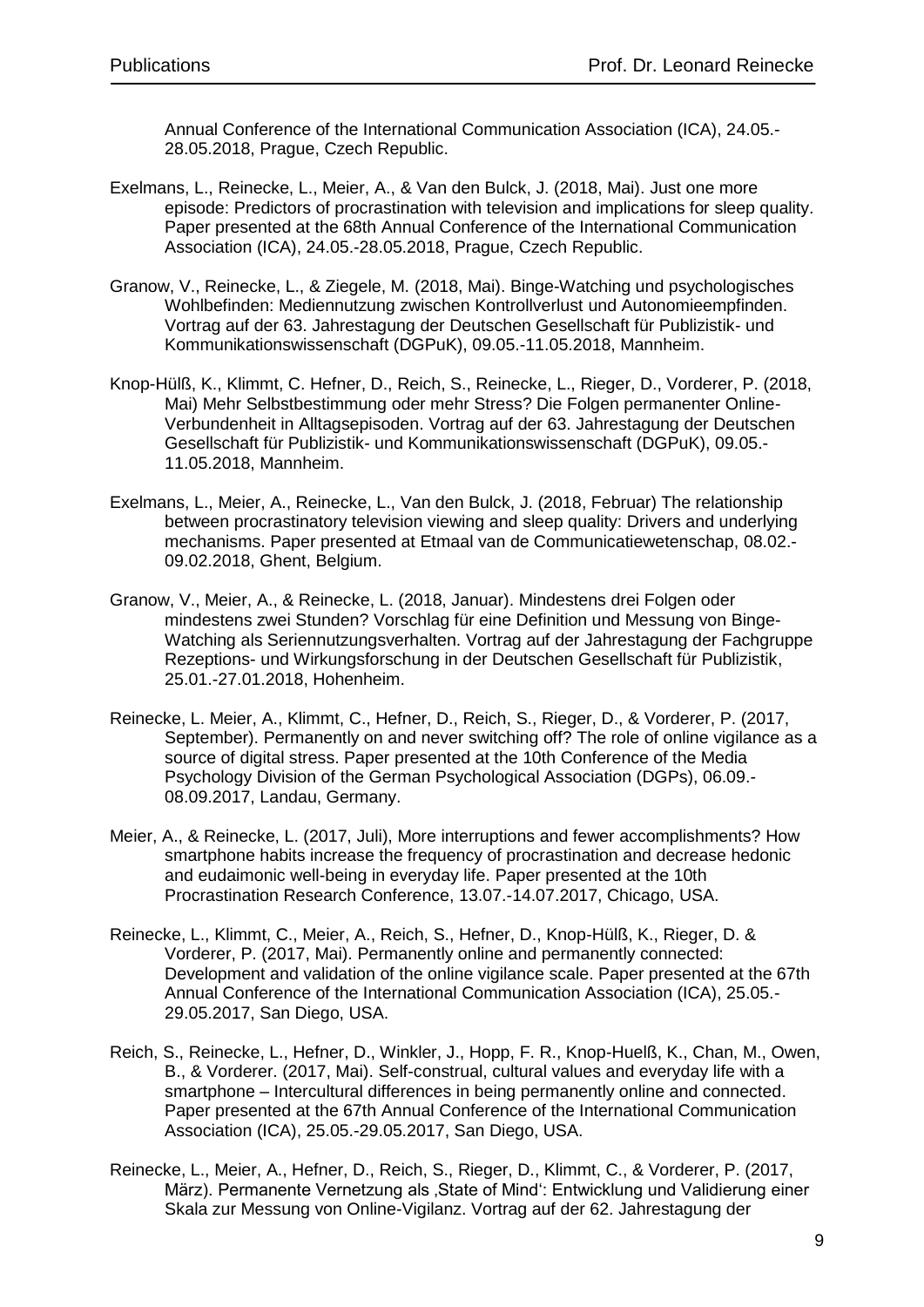Deutschen Gesellschaft für Publizistik- und Kommunikationswissenschaft (DGPuK), 30.03.-01.04.2017, Düsseldorf.

- Schnauber, A. Meier, A., & Reinecke, L. (2017, Januar). Kopf oder Bauch? Reflektive versus impulsive Medienselektion als zentraler Prädiktor der Mediennutzung zur Prokrastination. Vortrag auf der Jahrestagung der Fachgruppe Rezeptions- und Wirkungsforschung in der Deutschen Gesellschaft für Publizistik, 26.01.-28.01.2017, Erfurt.
- Janicke, S. H., Connor III, W., Rieger, D., & Reinecke, L. (2016, November). Watching online videos at work: The role of entertainment for recovery experiences, appreciation, and well-being at the work place. Paper presented at the Annual Meeting of the National Communication Association (NCA), 10.11.-13.11.2016, Philadelphia, USA.
- Reinecke, L., Meier, A., Aufenanger, S., Beutel, M.E., Dreier, M., Quiring, O., Stark, B., Wölfling, K., & Müller, K. W. (2016, Juni). Permanently online and permanently procrastinating? The mediating role of internet use for the effects of trait procrastination on psychological well-being. Paper presented at the 66th Annual Conference of the International Communication Association (ICA), 09.06.-13.06.2016, Fukuoka, Japan.
- Meier, A., Meltzer, C.E., & Reinecke, L. (2016, Juni). "Facebocrastination"? Predictors of using Facebook for procrastination and its effects on students' well-being. Paper presented at the 66th Annual Conference of the International Communication Association (ICA), 09.06.-13.06.2016, Fukuoka, Japan.
- Johnson, B., Eden, A., & Reinecke, L. (2016, Juni). Self-control and need satisfaction in primetime: Television, social media, and friends can enhance regulatory resources via perceived autonomy and competence. Paper presented at the 66th Annual Conference of the International Communication Association (ICA), 09.06.-13.06.2016, Fukuoka, Japan.
- Meier, A., Meltzer, C.E., & Reinecke, L. (2016, Januar). Kontrollverlust oder Coping-Strategie? – Belastungen durch Facebook-Nutzung als Folge von Prokrastination und Eskapismus. Vortrag auf der Jahrestagung der Fachgruppe Rezeptions- und Wirkungsforschung in der Deutschen Gesellschaft für Publizistik- und Kommunikationswissenschaft (DGPuK) vom 28. bis 30. Januar 2016, Amsterdam.
- Reinecke, L., Meier, A., Aufenanger, S., Beutel, M.E., Dreier, M., Quiring, O., Stark, B., Wölfling, K., & Müller, K. W. (2015, September). Internet Use and Procrastination: Results from a German Probability Sample. Paper presented at the 9th Conference of the Media Psychology Division of the German Psychological Society (DGPs), September 09-11, 2015, Tübingen, Germany
- Reinecke, L., Meier, A., Aufenanger, S., Beutel, M.E., Dreier, M., Quiring, O., Stark, B., Wölfling, K., & Müller, K. W. (2015, Juli). Always on' and always distracted? The mediating role of internet use for the effects of trait procrastination on psychological well-being. Paper presented at the 9th Biennial Procrastination Research Conference, 09.07.-10.07.2015, Bielefeld.
- Reinecke, L., Aufenanger, S., Beutel, M.E., Dreier, M., Quiring, O., Stark, B., Wölfling, K., & Müller, K. W. (2015, Mai). Digital stress over the life span: The effects of communication load and Internet multitasking on perceived stress and psychological health impairments in a German probability sample. Paper presented at the 65th Annual Conference of the International Communication Association (ICA), 21.05.- 25.05.2015, San Juan, Puerto Rico.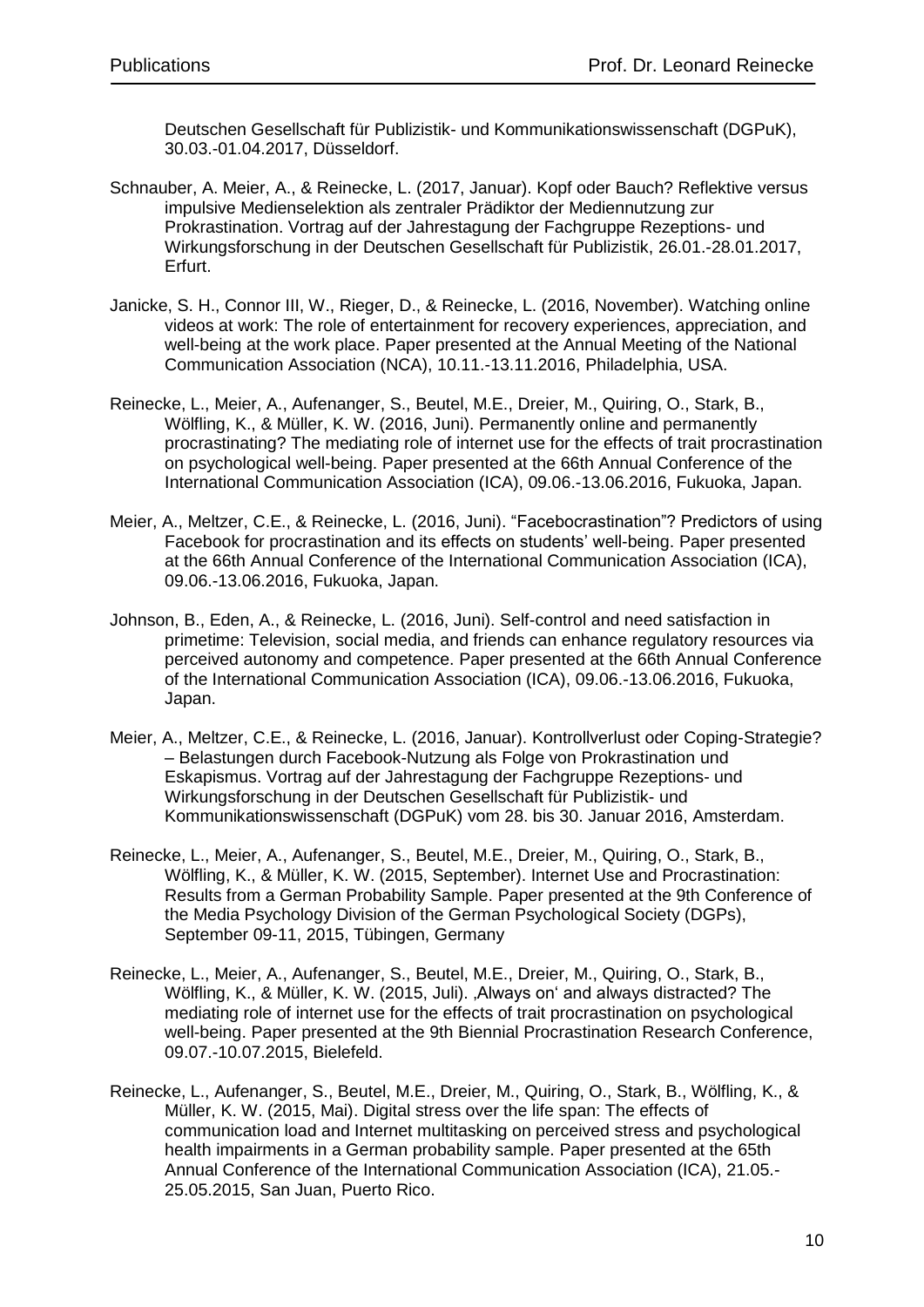- Meier, A., Reinecke, L., & Meltzer, C.E. (2015, Mai). The (not so) guilty mouse potato: How appraisal of online procrastination changes the recovery outcome after online media use. Paper presented at the 65th Annual Conference of the International Communication Association (ICA), 21.05.-25.05.2015, San Juan, Puerto Rico.
- Krämer, N. C., Klatt, J., Jers, C., Joinson, A., Maas, W., Taddicken, M., Reinecke, L., & Trepte, S. (2014, September). Effects of public self-disclosure on the Internet. Vortrag auf dem 49. Kongress der Deutschen Gesellschaft für Psychologie (DGPs), 21.09.- 25.09.2014, Bochum.
- Reinecke, L., Hofmann, W., & Klein, S. A. (2014, September). Mediennutzung und Selbstregulation: Eine Experience Sampling Studie zum Zusammenhang von Mediennutzung, Zielkonflikten und psychologischem Wohlbefinden. Vortrag auf dem 49. Kongress der Deutschen Gesellschaft für Psychologie (DGPs), 21.09.-25.09.2014, Bochum.
- Reinecke, L., Hofmann, W., & Klein, S. A. (2014, Mai). Media-use and self-control: An experience sampling study of media use, goal conflicts, and psychological well-being. Paper presented at the 64th Annual Conference of the International Communication Association (ICA), 22.05.-26.05.2014, Seattle, USA.
- Reinecke, L., Vorderer. P., & Knop, K. (2014, Mai). Permanently entertained or permanently under pressure? Effects of intrinsic and extrinsic need satisfaction on media enjoyment. Paper presented at the 64th Annual Conference of the International Communication Association (ICA), 22.05.-26.05.2014, Seattle, USA.
- Reinecke, L., &. Ziegele, M. (2014, Mai). Friends without benefits? The effects of message valence on the willingness to respond to SNS status updates. Paper presented at the 64th Annual Conference of the International Communication Association (ICA), 22.05.- 26.05.2014, Seattle, USA.
- Rieger, D., Reinecke, L., Frischlich, L., & Bente, G. (2014, Mai). Media entertainment and wellbeing: Linking hedonic and eudaimonic entertainment to media-induced recovery and vitality. Paper presented at the 64th Annual Conference of the International Communication Association (ICA), 22.05.-26.05.2014, Seattle, USA.
- Rieger, D., & Reinecke, L. (2014, Januar). Medienunterhaltung und Well-Being: Die Effekte von hedonischem und eudaimonischem Unterhaltungserleben auf das Erholungserleben. Vortrag auf der Jahrestagung der Fachgruppe Rezeptions- und Wirkungsforschung in der Deutschen Gesellschaft für Publizistik- und Kommunikationswissenschaft (DGPuK) vom 23. bis 25. Januar 2014, Hannover.
- Meier, A., Meltzer, C., & Reinecke, L. (2014, Januar). How to Become a Pro in Procrastination: Prädiktoren der Nutzung von Facebook zur Prokrastination. Vortrag auf der Jahrestagung der Fachgruppe Rezeptions- und Wirkungsforschung in der Deutschen Gesellschaft für Publizistik- und Kommunikationswissenschaft (DGPuK) vom 23. bis 25. Januar 2014, Hannover.
- Reinecke, L., & Ziegele, M. (2013, September). The "Positivity Bias" in SNS communication: Message valence and social distance as predictors of the willingness to respond to SNS self-presentation. Paper presented at the 8th Conference of the Media Psychology Division of the German Psychological Society (DGPs), September 04-06, 2013, Würzburg, Germany.
- Reinecke, L., Trepte, S., Quiring, O., Yao, M. Z., & Ziegele, M. (2013, Juni). Online privacy and social gratifications: A cross-cultural study on privacy management on social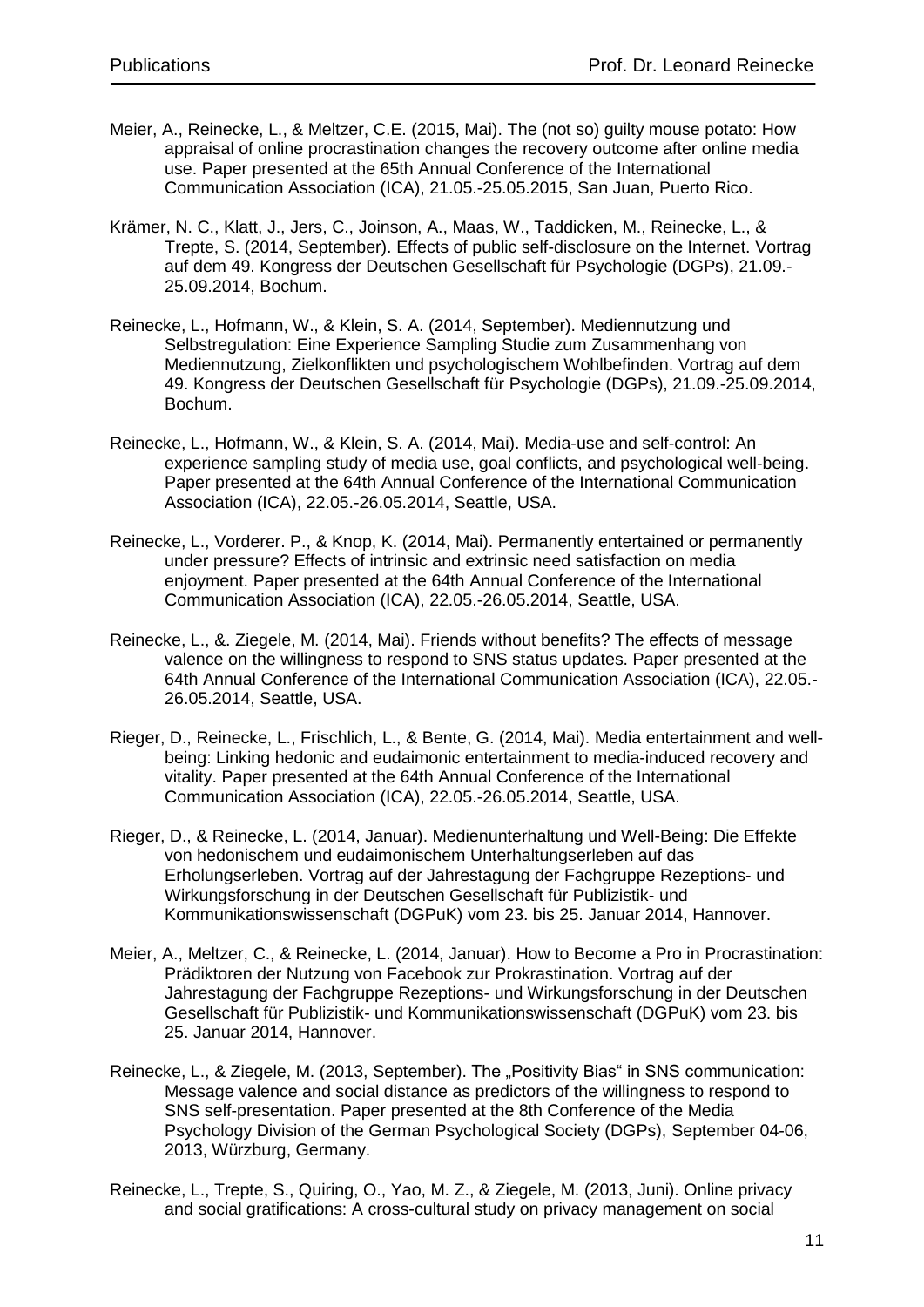network sites. Paper presented at the 63rd Annual Conference of the International Communication Association (ICA), 17.06.-21.06.2013, London, UK.

- Trepte, S., Dienlin, T., & Reinecke, L. (2013, Juni). Online vs. offline social support: How do they pay into satisfaction with social support and satisfaction with life? Paper presented at the 63rd Annual Conference of the International Communication Association (ICA), 17.06.-21.06.2013, London, UK.
- Rieger, D., Reinecke, L., Kneer, J., Frischlich, L., & Bente, G. (2013, Juni). Media induced recovery: The effects of positive versus negative media stimuli on recovery experience, cognitive performance, and vitality. Paper presented at the 63rd Annual Conference of the International Communication Association (ICA), 17.06.-21.06.2013, London, UK.
- Klimmt, C., Reinecke, L., & Vorderer, P. (2013, Juni). Towards a seriously complete model of the fun of gaming: An exercise in crowd-theorizing? Workshop presented at ICA Game Studies Pre-Conference "The Power of Play: Motivational Uses and Application" during the 63rd Annual Conference of the International Communication Association (ICA), 17.06.2013, London, UK.
- Reinecke, L., Trepte, S., Peter, J., Quiring, O., Yao, M. Z., & Ziegele, M. (2013, Mai). Online-Privatsphäre im Schnittbereich von Kultur und Nutzungsgratifikationen: Eine Fünf-Länder-Studie zum Umgang mit Privatsphäre auf Sozialen Netzwerkplattformen. Vortrag auf der 58. Jahrestagung der Deutschen Gesellschaft für Publizistik- und Kommunikationswissenschaft (DGPuK), 08.05.-10.05.2013, Mainz.
- Trepte, S., Dienlin, T., & Reinecke, L. (2013, Mai). Der Einfluss negativer Erfahrungen in sozialen Netzwerken auf die informationale, psychologische und soziale Privatsphäre. Vortrag auf der 58. Jahrestagung der Deutschen Gesellschaft für Publizistik- und Kommunikationswissenschaft (DGPuK), 08.05.-10.05.2013, Mainz.
- Dienlin, T., Trepte, S., & Reinecke, L. (2013, Januar). The real thing: Eine Längsschnittstudie zum Vergleich von Online- und Offline-Sozialkapital und ihrer Wirkung auf Lebenszufriedenheit. Vortrag auf der Fachgruppentagung Rezeptions- und Wirkungsforschung der Deutschen Gesellschaft für Publizistik- und Kommunikationswissenschaft (DGPuK), 24.01.-26.01.2013, Wien.
- Trepte, S., & Reinecke, L. (2012, September). Authentizität online und offline. Vortrag auf dem 48. Kongress der Deutschen Gesellschaft für Psychologie (DGPs), 23.09.-27.09.2012, Bielefeld.
- Reinecke, L., Hartmann, T., & Eden, A. (2012, Mai). The guilty couch potato: The role of negative emotions in reducing recovery through media use. Paper presented at the 62nd Conference of the International Communication Association (ICA), 24.05.- 28.05.2012, Phoenix, Arizona, USA.
- Trepte, S., & Reinecke, L. (2012, Mai). The "feel-good-effect" of online-authenticity: A longitudinal study on the predictors and effects of authenticity on social network sites. Paper presented at the 62nd Conference of the International Communication Association (ICA), 24.05.-28.05.2012, Phoenix, Arizona, USA.
- Trepte, S., Reinecke, L.,& Juechems, K. (2012, Mai). The influence of proximity and familiarity on online and offline social capital in electronic sports. Paper presented at the 62nd Conference of the International Communication Association (ICA), 24.05.-28.05.2012, Phoenix, Arizona, USA.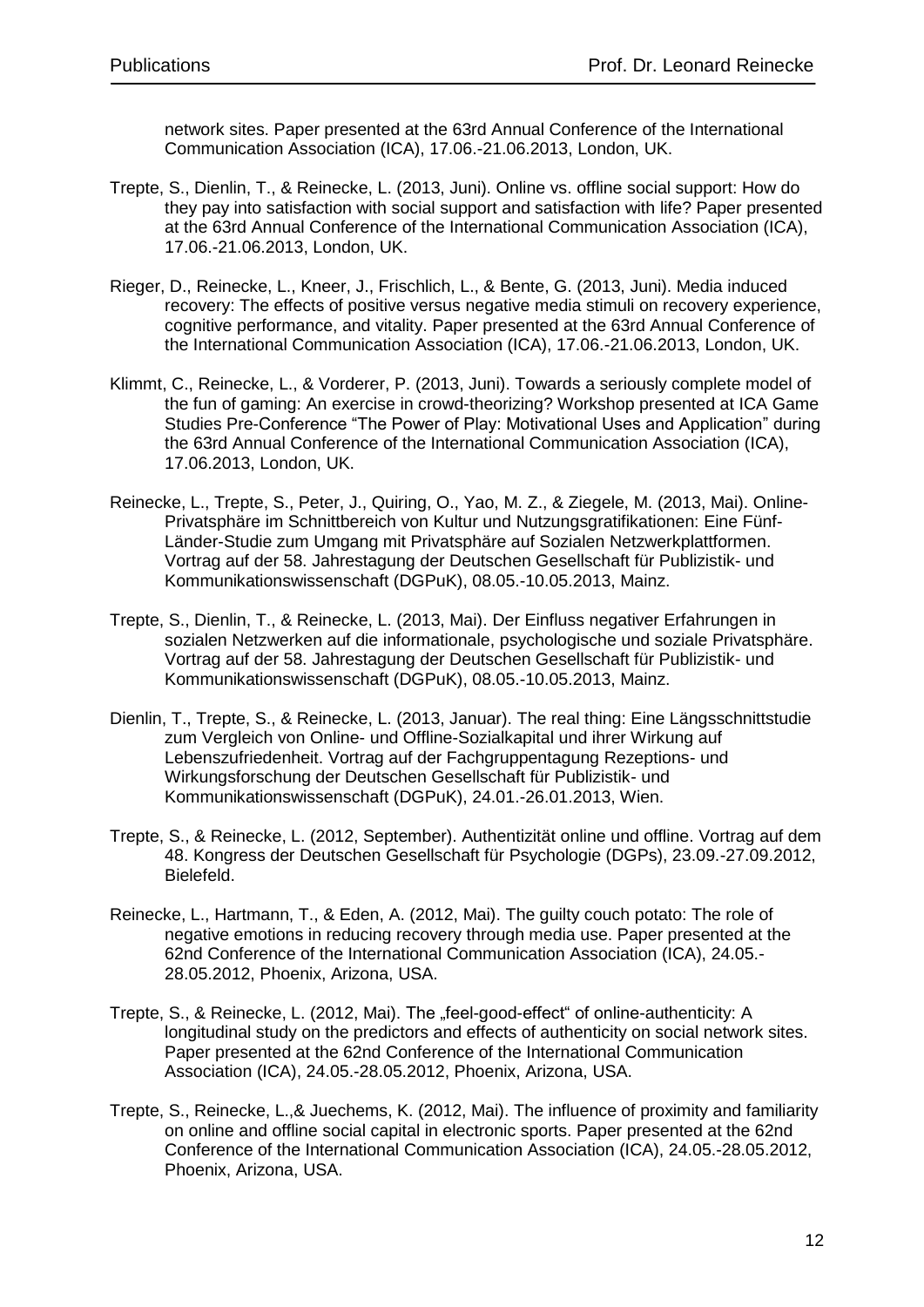- Reinecke, L. (2012, Mai). Self-determination theory and the satisfaction of intrinsic needs: Chances and challenges for games research. Vortrag auf der Preconference of the ICA Game Studies Special Interest Group, 24. Mai 2012, Phoenix, Arizona, USA.
- Reinecke, L., & Trepte, S. (2012, Februar). Der "Feel-Good-Effect" von Online-Authentizität: Längsschnittstudie zu Prädiktoren und Wirkungen von Authentizität auf Social Network Sites. Vortrag auf der gemeinsamen Jahrestagung der DGPuK-Fachgruppen "Kommunikations- und Medienethik" und "Computervermittelte Kommunikation" sowie des Netzwerks Medienethik, 16.-17. Februar 2012, München.
- Reinecke, L., & Trepte, S. (2011, August). Self-disclosure in the social web: A three-wave panel study on the effects of social network site use on online self-disclosure. Paper presented at the 7th Conference of the Media Psychology Division of the German Psychological Society (DGPs), August 10-11, 2011, Bremen, Germany.
- Reinecke, L., & Trepte, S. (2011, Juni). Online Self-Disclosure: Eine Längsschnittstudie zur Selbstoffenbarung im Social Web. Vortrag auf der 56. Jahrestagung der Deutschen Gesellschaft für Publizistik- und Kommunikationswissenschaft (DGPuK) 2011, 01.06.- 03.06.2011, Dortmund.
- Reinecke, L., Trepte, S. & Maaß, W. (2011, Mai). *The joy of winning: Game-related efficancy experiences as a mediator between player performance and enjoyment.* Paper presented at the 61st Annual Conference of the International Communication Association (ICA), 27.05.-29.05.2011, Boston, USA.
- Trepte, S., & Reinecke, L. (2011, Mai). *Privacy concerns and online self-disclosure on social network sites: A longitudinal study.* Paper presented at the 61st Annual Conference of the International Communication Association (ICA), 27.05.-29.05.2011, Boston, USA.
- Trepte, S., & Reinecke, L. (2011, Mai). *Social network site use and self-disclosure online: A model of reciprocal influence.* Paper presented at the 61st Annual Conference of the International Communication Association (ICA), 27.05.-29.05.2011, Boston, USA.
- Trepte, S., & Reinecke, L. (March, 2011). Self-disclosure online: How social network sites socialize their users towards more openness by offering social rewards. Paper presented at General Online Research (GOR) Conference 2011, 14.03.-16.03.2011, Düsseldorf, Germany
- Tamborini, R., Reinecke, L., Grizzard, M., Lewis, R., Eden, A. (2010, November). Characterizing behavioral affinity as needs satisfaction: Predicting selective exposure to video games and resultant mood repair. Paper presented at the 96th Annual Convention of the National Communication Association, 14.11.-17.11.2010, San Francisco, USA.
- Trepte, S. & Reinecke, L. (2010, Oktober). The effects of social network use on privacy, social support, and well-being: A longitudinal study. Vortrag auf der 3rd European Communication Conference, 12.10.-15.10.2010, Hamburg.
- Reinecke, L. (2010, September). Games and Recovery: Die erholungsbezogene Nutzung von Video- und Computerspielen. Vortrag auf dem 47. Kongress der Deutschen Gesellschaft für Psychologie, 26.09.-30.09.2010, Bremen.
- Trepte, S. & Reinecke, L. (2010, September). Wie wirkt das Social Web? Eine Längsschnittstudie zu Effekten der Selbstoffenbarung im Internet auf die empfundene soziale Unterstützung, das Bedürfnis nach Privatsphäre und das Wohlbefinden.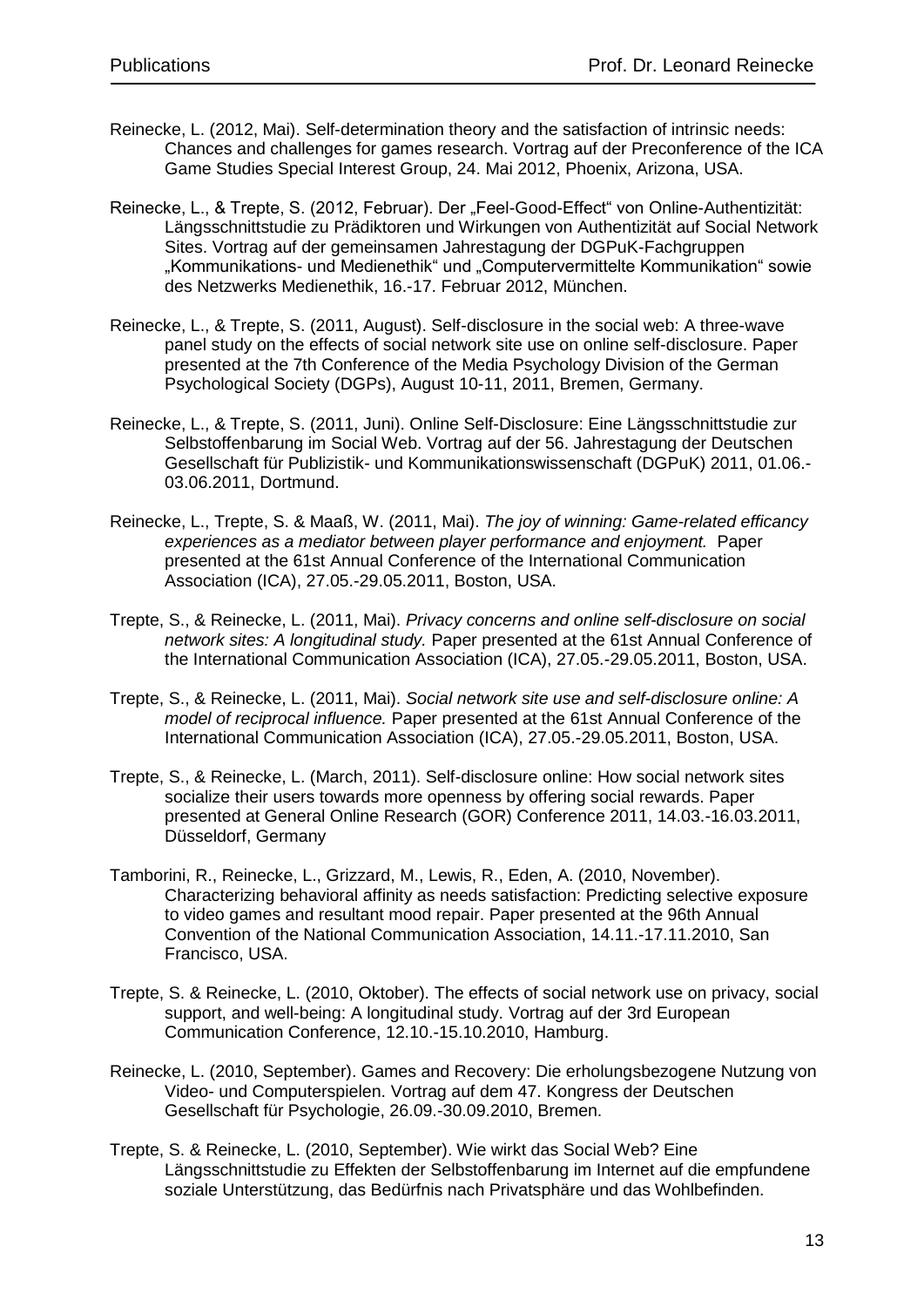Vortrag auf dem 47. Kongress der Deutschen Gesellschaft für Psychologie, 26.09.- 30.09.2010, Bremen.

- Tamborini, R., Grizzard, M., Bowman, N., Reinecke, L., Lewis, R., & Eden, A. (2010, Juni). Defining media enjoyment in functional terms. Vortrag auf der 60th Annual Conference of the International Communication Association (ICA), 22.06.-26.06.2010, Singapur.
- Trepte, S., Reinecke, L. (2010, Juni). Avatar creation and video game enjoyment: Effects of life-satisfaction, game competitiveness, and identification with the avatar. Vortrag auf der 60th Annual Conference of the International Communication Association (ICA), 22.06.-26.06.2010, Singapur.
- Klatt, J., Buksmann, E., Hoepner, J., Sollman, M., Reinecke, L., Krämer, N. (2009, September). Can spare time media help us to improve our work? Vortrag auf der 6. Tagung der Fachgruppe Medienpsychologie der Deutschen Gesellschaft für Psychologie, 08.09.-10.09.2009, Duisburg.
- Trepte, S., & Reinecke, L. (2009, September). I will survive! Efficacy experiences in game play are more important for media enjoyment than scoring. Vortrag auf der 6. Tagung der Fachgruppe Medienpsychologie der Deutschen Gesellschaft für Psychologie, 08.09.- 10.09.2009, Duisburg.
- Reinecke, L. (2009, Mai). Games at work: The recreational use of computer games during working hours. Vortrag auf der 59th Annual Conference of the International Communication Association (ICA), 21.05.-25.05.2009, Chicago, USA.
- Reinecke, L. & Trepte, S. (2009, Mai). Games and recovery: The use of video and computer games to recuperate from stress and strain. Vortrag auf der 59th Annual Conference of the International Communication Association (ICA), 21.05.-25.05.2009, Chicago, USA.
- Trepte, S., Reinecke, L. (2009, Februar). Privatsphäre im Social Web: Theoretische Exploration der Wirkung des Web 2.0 auf den Stellenwert von Privatsphäre und die Bereitschaft zur Preisgabe intimer Informationen. Vortrag auf der Jahrestagung der Fachgruppe Kommunikations- und Medienethik in der Deutschen Gesellschaft für Publizistik und Kommunikationswissenschaft (DGPuK) vom 12.02.-13.02.2009, München.
- Trepte, S., Reinecke, L., & Behr, K.-M. (2008, Oktober). Competition or coping? The effects of satisfaction with life on the choice of avatar features. Vortrag auf dem 11th Annual International Workshop on Presence, 16.10.-18.10.2008, Padua.
- Reinecke, L. (2008, Oktober). A hard day's night: The recovery potential of video and computer games. Vortrag auf der Meaningful Play Conference 2008, 09.10.- 11.10.2008, Michigan State University, East Lansing, USA.
- Reinecke, L., Trepte, S., & Behr. K.-M. (2008, Juli). Web 2.0 users' values and concerns of privacy. Vortrag auf dem XXIX International Congress of Psychology, 20.07.- 25.07.2008, Berlin.
- Trepte, S., Reinecke, L., Behr, K.-M. (2008, Juli). Competition or coping? The effects of task structure and satisfaction with life on the choice of avatar features. Vortrag auf dem XXIX International Congress of Psychology, 20.07.-25.07.2008, Berlin.
- Reinecke, L. & Trepte, S. (2008, Januar). User-generated ethics: Der Stellenwert von Qualität und medienethischen Standards in der Blogosphäre. Vortrag auf der 16. Tagung der Fachgruppe "Rezeptions- und Wirkungsforschung" in der Deutschen Gesellschaft für